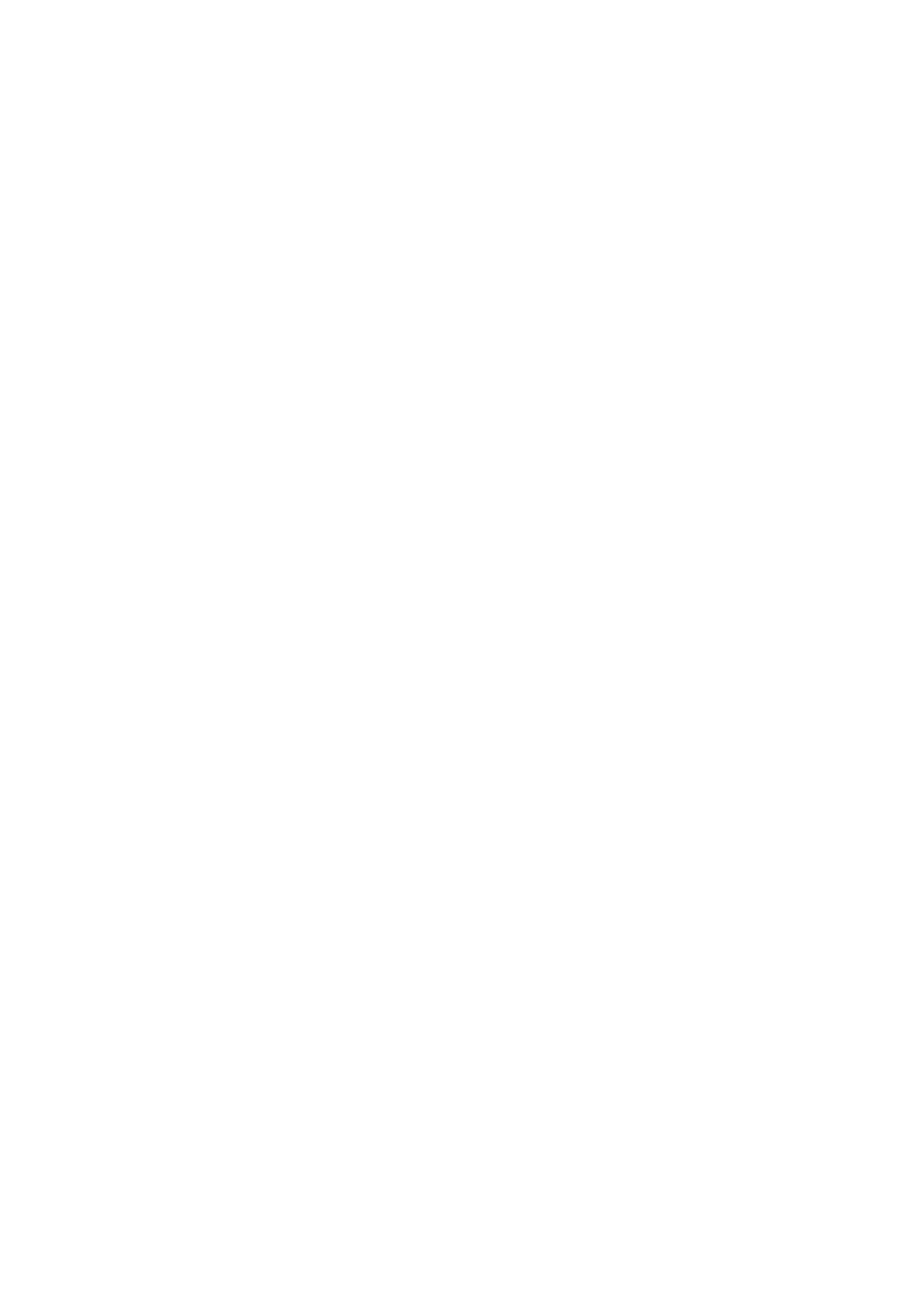# **THE COMMUNITY MEMORIALISATION PROJECT: MEMORIALISATION FOR NON-RECURRENCE OF VIOLENT CONFLICT**

# **Radhika Hettiarachchi1 August 2018**

<sup>1</sup> Radhika Hettiarachchi is a researcher, curator and development practitioner. She is primarily engaged in the field of peacebuilding with expertise in memorialisation and oral history, as well as the arts as a means of creating space for civil society discourse on issues of gender, security, memory justice and reconciliation. She read English and Communications Theory at York University, Canada, and holds a Masters in Development Management from the London School of Economics and Political Science, U.K.

The author gratefully acknowledges Nilakshi De Silva and Mohammed Sadaath Mohammed Ismail for providing activity details and comments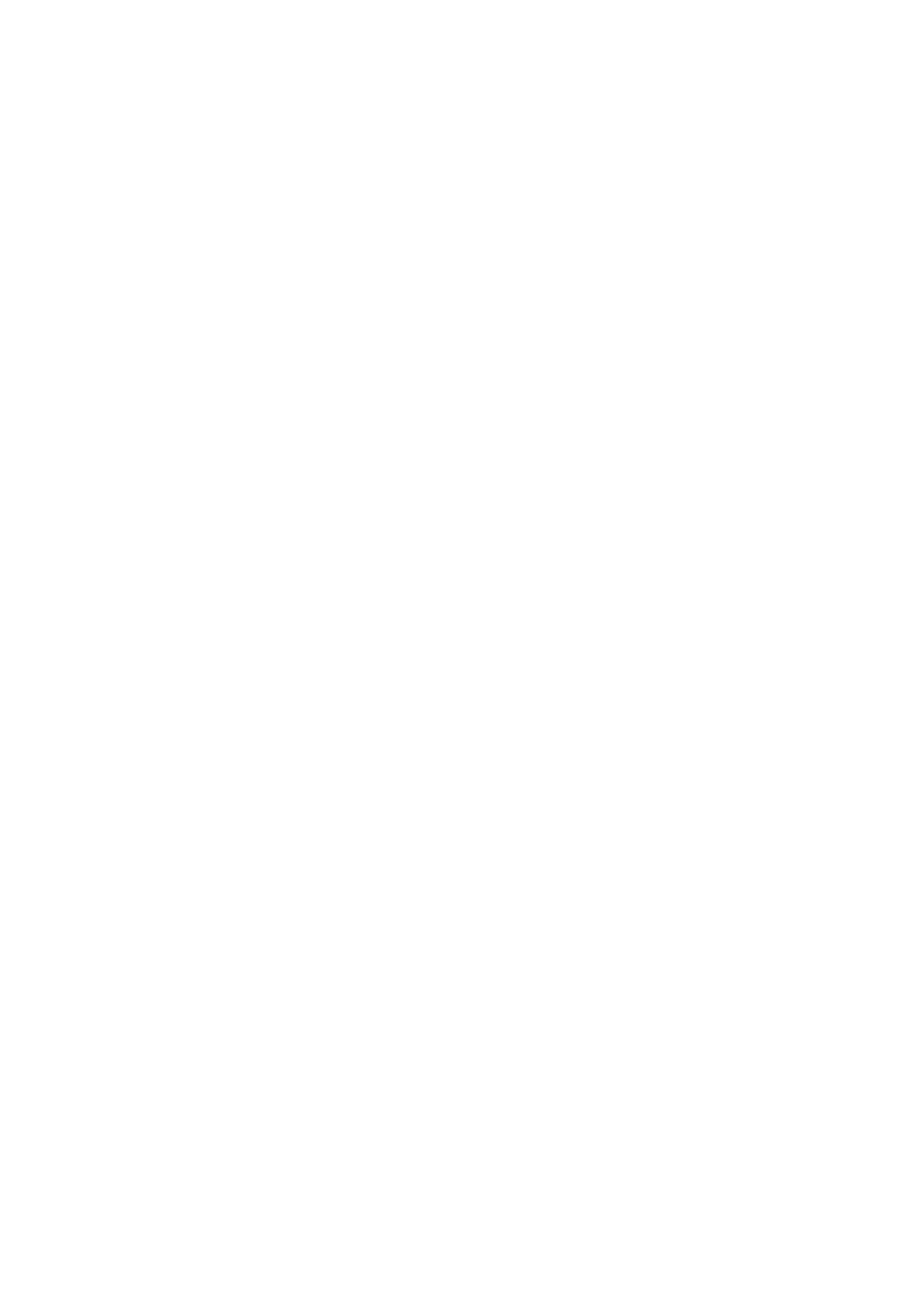## **INTRODUCTION**

This is the 'story' of the Community Memorialisation Project(CMP) 2. Memorialisation and its close cousin, truth-telling, are processes that are of paramount importance within the course of transitional justice. As a process through which multiple 'truths' can be sought and documented while providing an opportunity for symbolic reparations, memorialisation can enhance empathy between communities and individuals; which in turn, could contribute to non-recurrence of future violence. Especially after a protracted conflict, such as in Sri Lanka, the long-term efforts to transition from chaos to stability, war to peace, injustice to justice, and destruction to development are rooted in understanding and dealing with a country's fractured past.

*"Memorialization is a process that satisfies the desire to honour those who suffered or died during conflict and as a means to examine the past and address contemporary issues. It can either promote social recovery after violent conflict ends or crystallize a sense of victimization, injustice, discrimination, and the desire for revenge. Memorialization occurs throughout the conflict life cycle: before conflict begins, during conflict, and after conflict ends. Memorialization initiatives take different forms depending on who initiates them, the stage of the conflict at which they are initiated, and the kind of society that emerges after the violence ends. Thus, memorialization is a highly politicized process that reflects the will of those in power".* 

*- Barsalou and Baxter,1* 

In the aftermath of a war or period of violence, memory can often be mediated through institutions and media apparatus that are subject to manipulation by those with vested interests. The past can be mobilised in the service of political agendas and ideologies, and the victors can glorify war as a legitimising myth (Liu and Laszlo, 15 and 8). In the case of Sri Lanka, the State's fluid and dynamic shift between protector and perpetrator during the 26 year war and during the many insurrections and uprisings in Sri Lanka's history, makes its role as the arbiter of the master narrative of history, problematic. In addition, the politics of participation determine who may claim a space at the 'peace table' in a post-war context and how they may negotiate security, identity and tangible benefits. 'Outsider narratives' of those that may not fit within a nation-building process deemed suitable by the State, especially of those that are vanquished, are often left out. Similarly, the peoples' perceptions of paramilitary or armed groups such as the LTTE and the JVP may shift between freedom fighter, rebel or terrorist, depending on where one is situated within those narrative arcs. Identity, nationhood, personal experience and suffering may affect perceptions of history, creating multiple narratives, in the process. This then makes how one relates to history a 'feeling': History becomes more than a linear series of events but the interpretation, an expression and the conflation of many truths. Due to the competing interests and competing narratives of victims that are desperate to tell their versions of the story 'truth' may not matter as much as freeing one's own voice from that of another (de Mel, The Promise of the LLRC, 8). In reality, the very act of telling one's own history is a democratisation of 'truth' and a legitimising claim on one's own life-history and agency. There are symbolic and deliberate silences that extreme trauma leaves out of 'witness accounts' that a more personal narration can bring to the table. In countries in transition from violence to stability and peace, unedited multiple narratives are therefore important to prioritise in memorialisation.

The Community Memorialisation Project was conceptualised in a fluid ethno-political environment. The country was, and still is, in the midst of a prolonged reconciliation process,

<sup>2</sup> This introduction is an excerpt from a detailed, forthcoming paper about the Community Memorialisation Project. The full paper will be about how the project came to be, from where it drew its resources, what it did, and its perceivable impacts, lessons learned, limitations and recommendations for future work in the area of memorialisation in Sri Lanka.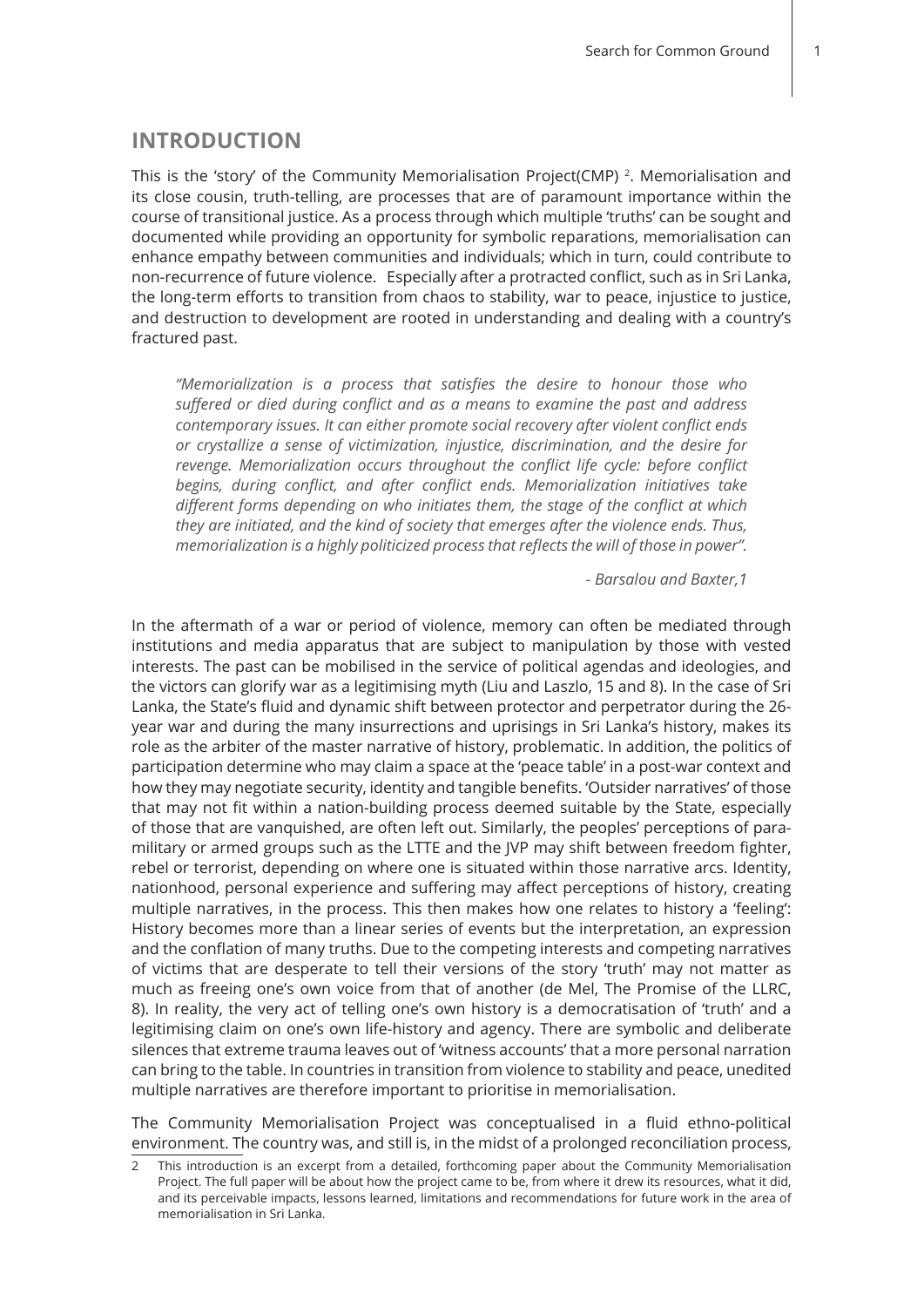with the end of the civil war in 2009, but also other incidents of a violent past stemming back further into the 1970s. The hope is to knit together the divided communities and ethnic groups to enable democratic processes and stability to take hold, but this is a complex exercise which demands inclusion of a host of powerbrokers and groups with interests; it includes the creation of a national and shared vision for the future, political and economic reform and significant attitudinal changes in dealing with the past (Kelly and Hamber, 10).

As a nation, Sri Lanka also has a culture of silence and silencing; even the southern insurgencies of the '70s and later in the '80s have nearly faded from public memory. Most efforts by successive Governments to 'remember' have been limited to state-sponsored victory memorials focusing on the heroism of the military with scant regard for the civilian narrative. CMP is based on the premise that a lack of a cohesive strategy of bringing oral history and public memorisation to the forefront, not only marginalises the many truths and histories of those that lived through various violent conflicts in the past 50 years, but also reinforces a single, official narrative. The inclusion of multiple narratives of the victims and survivors can play a pivotal role in remembering and dealing with the past, and building empathy and compassion towards each other. While transcending the traumas and pain may take time, it is possible to acknowledge the past as a first step towards dealing with it effectively (Kelly and Hamber, 13).

# **THE EVOLUTION OF THE PROJECT**

The Community Memorialisation Project was conceived as a civil-society led, people's memorialisation project, which sought to bridge the gap between official State-sponsored post-war processes and the need for ground-level initiatives to facilitate multiple truths and multiple voices for dealing with Sri Lanka's past. The project's overarching ethos at first was to combat the loss of narrative, especially non-mainstream narratives, in order to engage people to challenge single narratives by exploring each other's experiences. The objective then was to enable a public discourse that accepted the existence of multiple narratives and experiences that may impact peace, justice and non-recurrence of violent conflict. Building on the experience of the Herstories project, $3$  the CMP aimed to collect, archive and create platforms for people-to-people engagement through story-telling. Through such engagement, the project prioritised public acknowledgement of multiple 'subjective truths' and preservation of memory as a key objective<sup>4</sup>.

Some of the key questions that drove the development of the project were:

- ❍ How can a memory project move from an archival product to a process that uses documented narratives to contribute to justice and peace?
- ❍ How can story-telling and sharing of life histories create a sense of catharsis, empathy and compassion? And can such emotion be used towards peacebuilding and reconciliation?
- ❍ How can memory be used to understand the root causes of conflict in Sri Lanka?
- ❍ Can story-telling be used to facilitate an acceptance that there are many 'truths' and that the absolute truth may not matter as much as the ability and the space to tell one's story, and to be acknowledged?

<sup>3</sup> The Herstories Project is a an archival project, initiated by Radhika Hettiarachchi and implemented together with Viluthu Centre for Human Resource Development. It documented, exhibited and attempted to battle the loss of female narratives in the Sri Lankan conflict - http://herstoryarchive.org/

<sup>4</sup> Memory here refers to the people's histories and remembrance, rather than an academic subject area of 'memory studies'.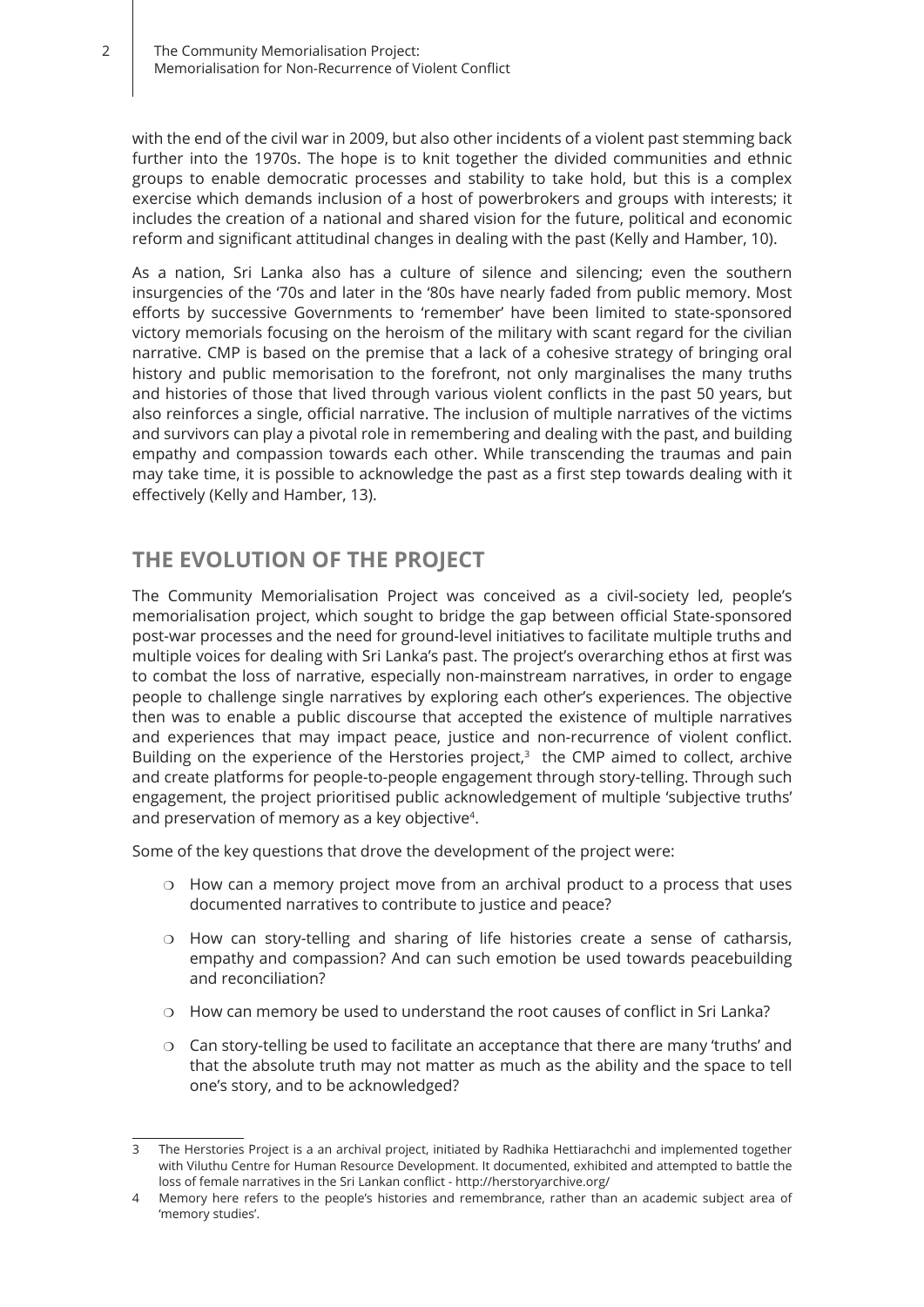- $\circ$  How can we build on the spontaneous acts of memorialisation and rituals of memory that exist at the grassroots level, in order to complement rather than restrict them?
- ❍ How can we make it not simply about passing on memory and experience to the next generation, but also about creating a discourse of what this means for Sri Lankans emerging from a culture of violence and conflict?

After 2015 when a formal transitional justice mechanism was initiated by the Government, the project ethos changed from that of a project primarily focused on the preservation of historical memory, to one that promotes people-to-people engagement for dealing with one's own and other's memories. As the project developed, we fully embraced the notion that cross-cultural experiences, inter-generational transfer of memories and the present context of each story-teller, resonated with the other. We hoped that this would create opportunities for not only 'dealing with the past' as the past, but to evaluate the past, present and future through a new lens of non-recurrence of violent conflict. The multi-directionality of memory then is not simply about various 'truths' that compete with each other, but as Michael Rothberg explores in the seminal work on memory *Multidirectional Memory: Remembering the Holocaust in the Age of Decolonization,* it is about finding those connections that allow for those multiple memories to co-exist and reach beyond the past. In the case of the CMP, this meant 'using' memory to fully explore how it might impact, support and sustain a longer-term peacebuilding process. There was no definitive proof that the storytelling and experience sharing could lead to meaningful dialogue for non-recurrence of violence in Sri Lanka and as such, the theory of change devised at the very beginning was rife with assumptions.

Some of the initial assumptions were:

- ❍ That ordinary people contribute to conflict by being ignorant of each other's experiences and of the root causes of conflict, which in turn makes them vulnerable to manipulation by those with vested interests
- ❍ That a few people with skills and interest in mitigating or transcending conflict can counteract aggressive elements at a grassroots level
- ❍ That ordinary people need to engage across ethnic and other divisions in order to first understand how to bridge gaps, in their own community groups before working towards non-recurrence of violence at a larger scale
- ❍ That awakening memories of personal experiences can not only create catharsis, but empathy towards others who have experienced violence at varying degrees
- ❍ That shared 'Sri Lankan' values maybe an entry point to developing resilience and agency at individual and village level. Having common values, knowing the other's experiences, and understanding root causes of conflict, and a recognition of the other's needs would appeal to the peoples' yearning to 'never experience another war'; especially when faced with emerging conflicts and unrest
- ❍ That creating awareness of experiences of violence and shared values across ethnosocial groups could create connections and opportunities for future peace, especially amongst the next generation that might not have directly experienced violence in their lives
- ❍ That understanding conflict, may provide skills to recognise early warning signs and strengthen community resistance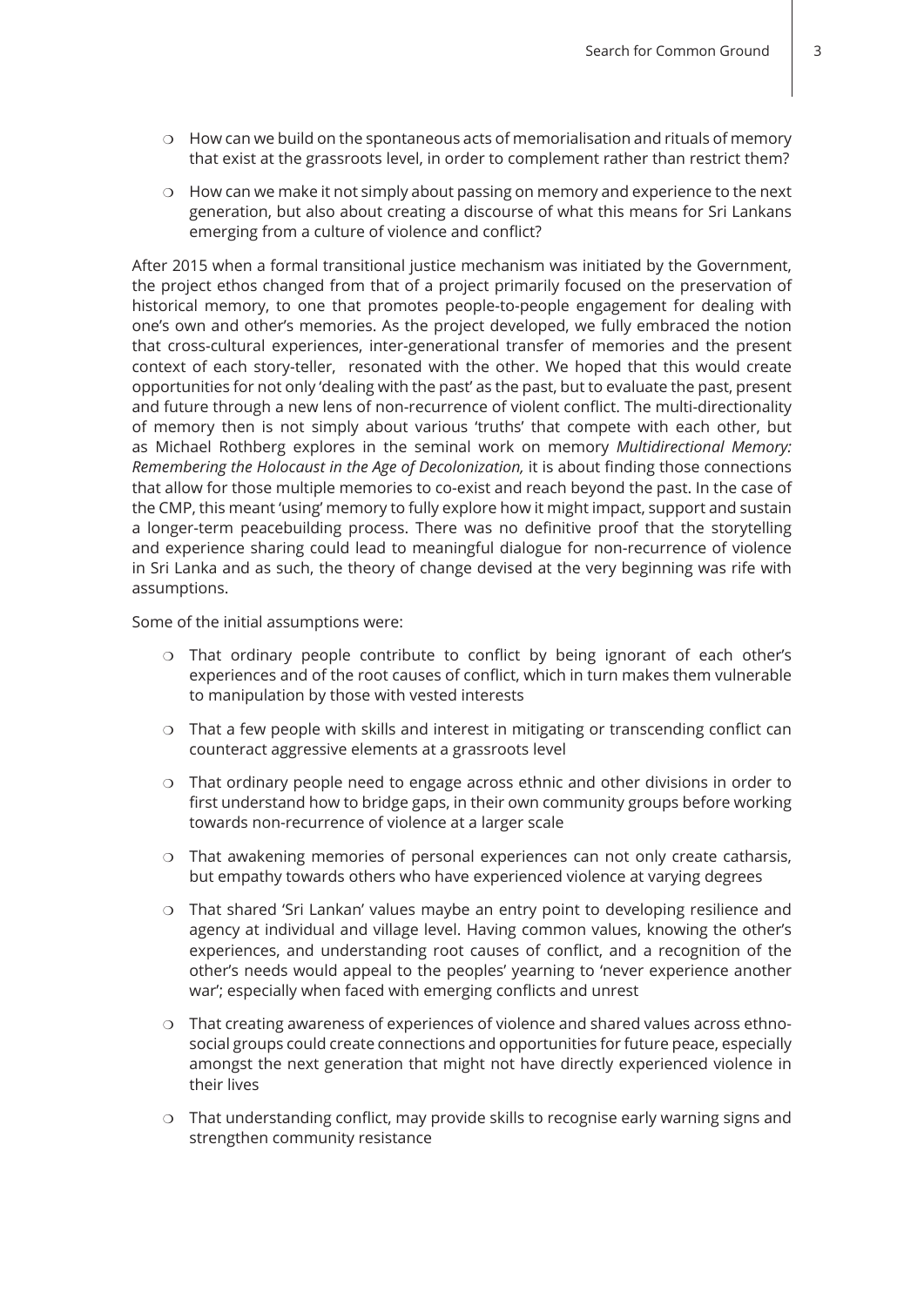**Specific Objective Activity Stream Activities** To create platforms for individuals and communities, from across ethnic, political and regional divides, to share their stories and engage in community dialogue and memorialising Grassroots Action on Remembering and Telling Stories 1.1 Media Campaign to elicit public response on memories. 1.2. Community Based Dialogue about memory and story sharing. 1.3 District Based Dialogues to engage the community in in-depth memory work through creative methods. 1.4 Inter District Dialogues to bring people together across dividing lines around shared experiences. 1.5 Building Community Memorials by the communities, with support from artists. To preserve historical memory through archiving and disseminating the narratives to a wider audience. Documenting and Disseminating Memories 2.1 Developing an Online Archive for the Memory Project by translating, digitalizing, cataloguing, and collating. 2.2 Documentation of Dialogues and Memorials to be shared with policy makers and other stakeholders. 2.3 Sharing the Stories with public and school libraries accessible to community members and students, civil society organizations (CSOs), policy makers, and diaspora. To facilitate a process of common understanding on policy outlooks and programs on managing, including, and using historical memories. Facilitating Common Understanding 3.1 Series of Meetings with Regional and National Stakeholders to discuss the importance of grassroots memorialising for peace-building. 3.2 Writing a White Paper with recommendations on doing memory work 3.3 Final workshop, which will focus on advocating for policy on memory work

The following was an early articulation of the objectives and activities of the project:

Source: project proposal, 2015

As the project progressed, its approaches, content and expectations shifted and changed shape. As per the Development Evaluation Methodology<sup>5</sup>, the project was developed with flexibility and reflexivity built-in. Through constant feedback from the stakeholders (participants, NGO and community leaders at the grassroots level, project partners, people's consultations), the project team reviewed, revised and shifted the goal-posts of the project to suit the needs of memorialisation in context. It is important to also recognise, that as the project grew, the socio-political context within which it functioned remained complex and dynamic. Since initiation, the State's transitional justice process was evolving slowly, with structures and systems being prioritised over deliberate action on memorialisation. This was in stark contrast to the pervasive, visible, triumphalist memorialisation efforts (such as the 'Victory Day' or memorials only emphasising the military victory) which were common in the immediate aftermath of the war.

<sup>5</sup> Refer to the Discussion Paper 2 on people's views of memorials and memorialisation in Sri Lanka.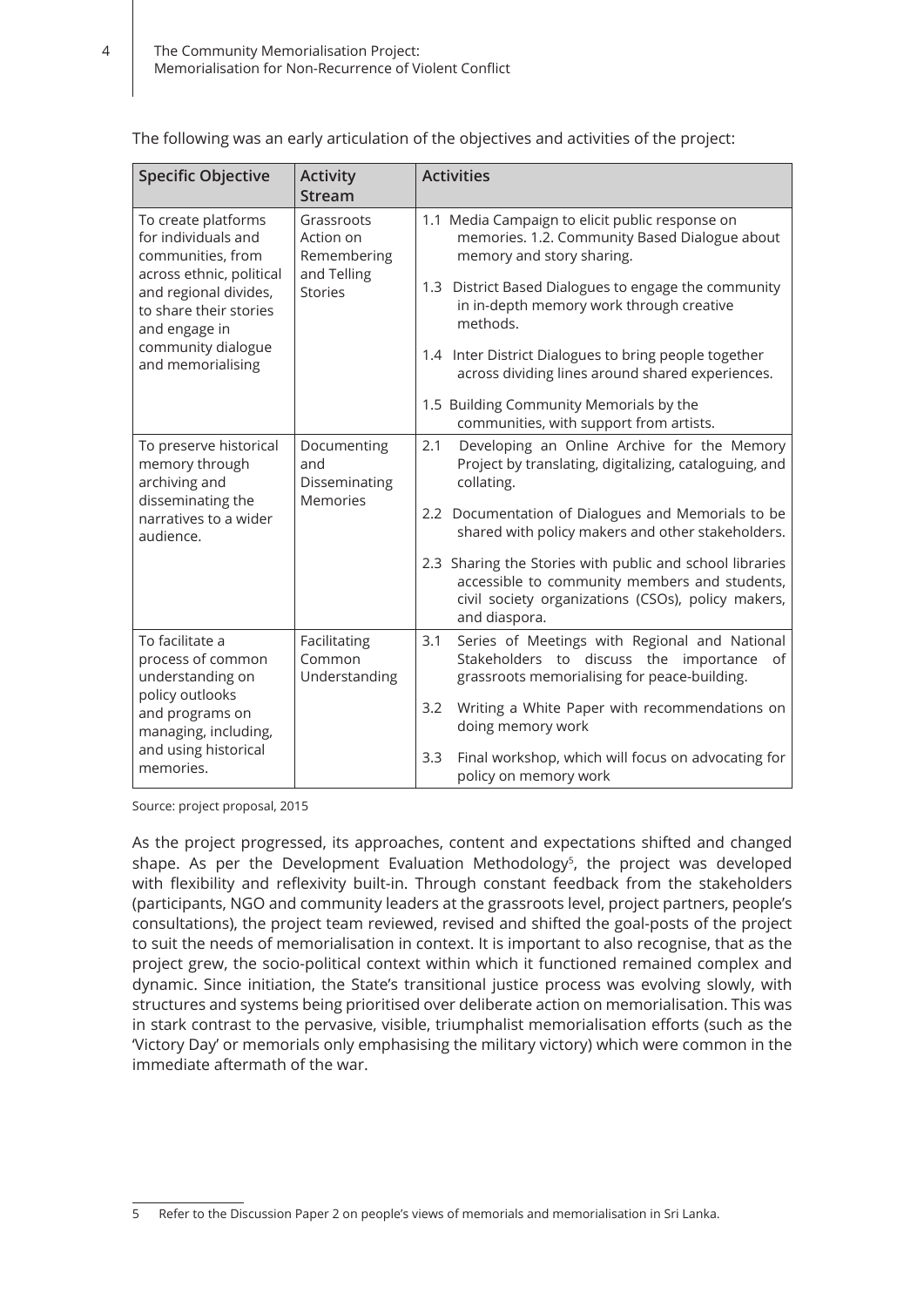By the end of 2017, after much post-activity review, feedback from the participants and partners, and internal deliberations<sup>6</sup>, the following theory of change emerged as the core elements of the project:



As seen above, the outcome expected is to contribute to non-recurrence of violence through the reduction of passivity, increasingly individual and community agency, providing awareness and skills in order to make community groups less malleable to manipulations by forces with vested interest in conflicts, re-establishing links across boundaries and a return to 'core values', with the individuals and community groups with whom the project works.

The following areas grew more concrete within the above theory of change:

❍ **Collecting and archiving people's histories<sup>7</sup> :** 354 personal histories were collected from Ampara, Mannar and Matara districts. These were collected through a completely voluntary process, where those willing to share their stories were offered a platform to do so, in their own words and in their own space, using oral history protocols for responsible collection and archiving. As a public history archive, these personal histories of individuals are freely available, without omission, to the public at the National Archives of Sri Lanka. They are preserved unedited (original materials such as letters, memory maps and other non-verbal forms of expression) and in full (video and audio footage of all interviews etc.), so as to avoid framing them within a meta-narrative. A digital collection, which is a combination of unedited and unframed written histories as well as videos, photo-essays and audio narratives edited for the web (from full interviews publicly available at the National Archives), is archived online at www.memorymap.lk

<sup>6</sup> These include: 671 individuals from Sinhala, Muslim and Tamil communities shared their views on story-telling and sharing through pocket meetings at village level; 736 village-level feedback forms from Matara, Mannar and Ampara showcased results on how people felt when they heard or shared their stories; 300 people surveyed in the same three districts, using a sample of participants and a comparison group of their neighbours; 28 indepth interviews from January 2017 and January 2018 that provided a set of baseline and ex post interviews for impact assessment, and 5 regional consultation meetings in Jaffna, Anuradhapura, Matara, Batticaloa, and Kandy that provided 231 people's viewpoints on memorials.

<sup>7</sup> Refer to the Narrative History Documentation: A Tool-kit for more information on the methodologies, ethical concerns and responsible story-telling measures employed in the CMP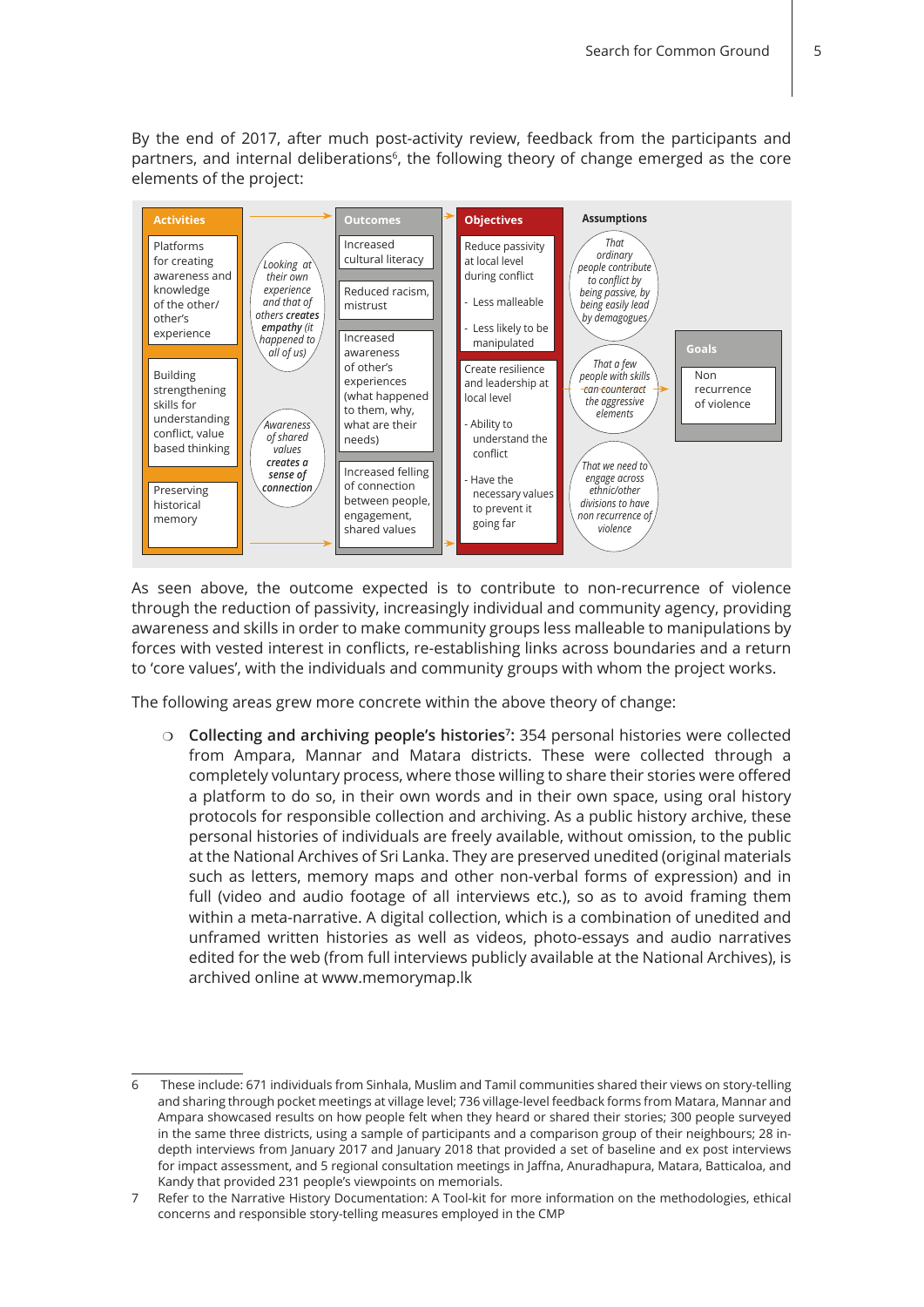#### 100 90 80 70  $60$ 50 40 30  $20$ 10  $\overline{0}$ **Letters Photo essays Video stories Audio recording Tree of life Children Map** Ampara **Mannar** Mannar Matara 87  $10^{10}$ 13 6 5 57 8 9 46 49  $10$ 15 4 12  $2^4$ **Story Collection - Ethnic Base** Muslims 20% | Sinhala 29% Tamils 51%

#### Details of people's histories collected by the Community Memorialisation Project

- ❍ **Disseminating people's histories and encouraging people-to-people engagement<sup>8</sup> :**  This is a three-step process of dialogues at community levels to strengthen local agency in resisting violent conflict, which is supported by a curated travelling exhibition of 60 stories. A dispersed archive of 50 stories in book format, is also given to all district libraries. In all cases, information is shared about how to access the full archive online or at the National Archives
- ❍ **Creating a public discourse on non-recurrence of violence through mass media<sup>9</sup> :**  By sharing stories from the archive as a means to initiate public awareness and a discourse on understanding conflict causes and preventing violence in the future in Sinhala, Tamil and English. This component uses radio and TV talk shows (that reached over 260,000 on radio and 330,000 people on TV per show on average), print media features (with 52 articles published), social media articles (with a reach of 98,344 on average and an active discussion when posted on Facebook), and focus group discussions with media content-influencers (5 round table discussions with a total of 83 key actors)
- ❍ **Engaging practitioners and policy-makers:** By presenting lessons learned at local and international conferences, sharing impacts at working group sessions with practitioners, and providing technical advice to key Government actors interested in memorialisation

The CMP is jointly implemented by The Herstories Project curator, Search for Common Ground Sri Lanka, Viluthu Centre for Human Resource Development, Prathiba Media Network and the Akkraipattu Women's Development Foundation.

Phase II of the project (2018 -2020) based on the lessons learned from the pilot phase, will be launched in three new districts - Anuradhapura, Kalutara and Moneragala. In addition, the project activities will be consolidated in the current project districts by extending its reach to three new divisions in each district. While no more story collection and archiving will done, the new phase will develop a specific project component focused on youth.

<sup>8</sup> Refer to the Introduction and the facilitation guides for the three levels of dialogue used in CMP

<sup>9</sup> Refer to Narrative History Documentation: A Tool-kit which looks at some of the methodologies of using public history, ethics and learning from using media for creating a public discourse on memorialisation and peace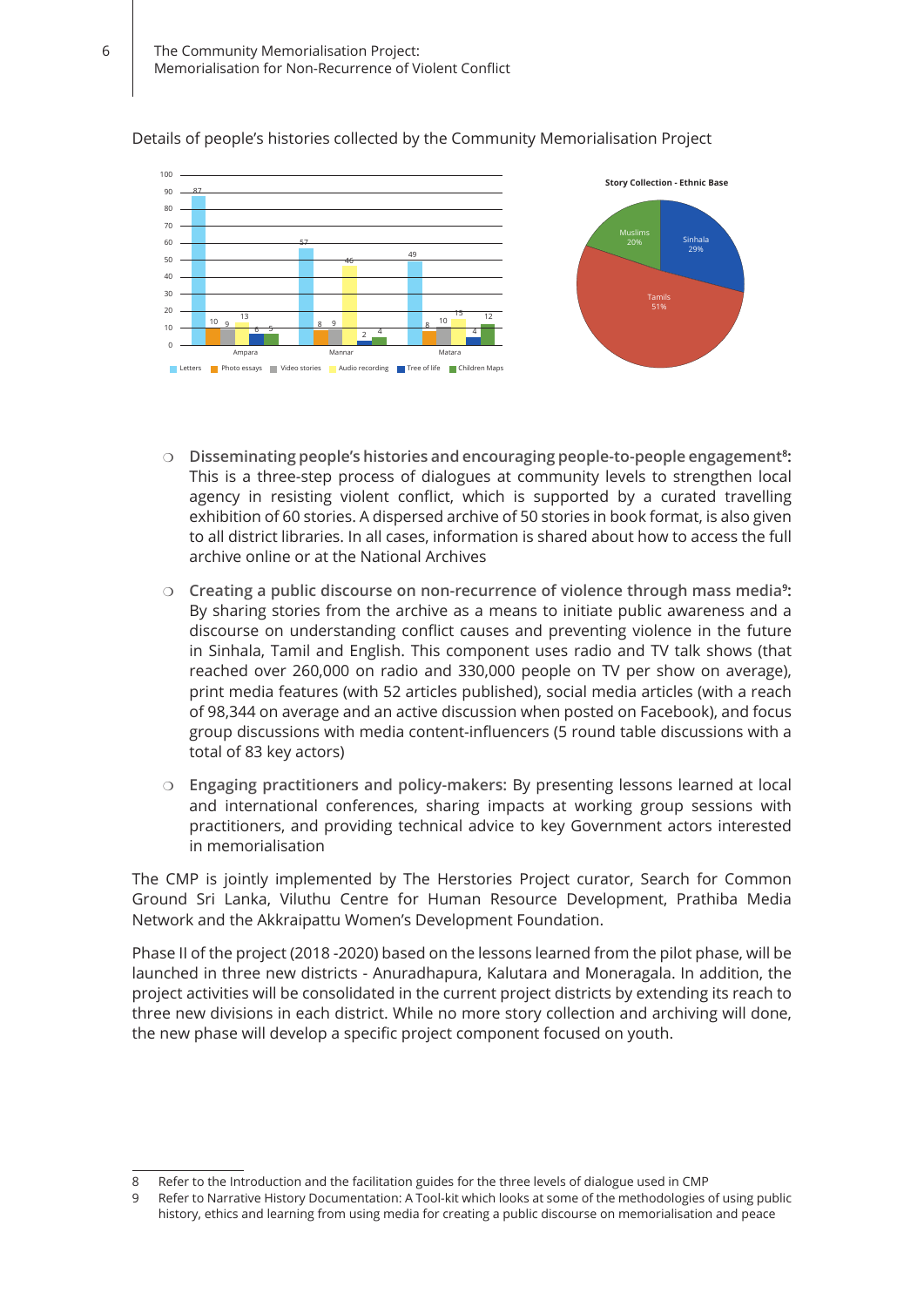## **THE CONTENTS OF THIS RESOURCE PACK**

This resource pack is a collection of the research, discussion papers, tools and facilitation guides for dialogue developed for the Community Memorialisation Project (based initially on methodologies and lessons learned from the Herstories Project).



#### **Practice Note 1: Memorialisation and Reconciliation in Sri Lanka**

This is a practitioner's perspective and lessons learned from the implementation of the Herstories Project. It served as a preliminary document at the initial states of the Community Memorialisation project and its development.



#### **Practice Note 2: A Compass for Navigating a Complex World: Methodology Reflection based on the Developmental Evaluation of the Community Memorialisation Project**

This is a practitioners perspective and lessons learned from developing and implementing the Developmental Evaluation Methodology. It showcases a methodology that contributes to the cycle of reflexivity, learning and evolution built-in to the Community Memorialisation Project.



#### **Discussion Paper 1: Challenges and Opportunities for Memorialisation in Sri Lanka. Grassroots Reflections from the Community Memorialisation Project**

This is a discussion paper meant for practitioners and policy makers about local and global practices of memorialisation, in the context of the lessons, grassroots viewpoints and recommendations emerging from implementation the Community Memorialisation Project.



### **Discussion Paper 2: What, How, When, Why Should We Remember? Regional Consultation Report on Memorials in Sri Lanka**

This is a cumulative report and analysis of people's viewpoints on memorialisation and memorials in Sri Lanka, that is meant for practitioners and policy makers of memorialisation initiatives. It comprises the viewpoints of grassroots actors, academics, civil society, local Government officials and youth from five regional consultations held in the North, East, North Central, South and Central Provinces.



#### **Narrative History Documentation: A Tool-kit based on the Methodologies used in the Herstories Project and the Community Memorialisation Project**

This is an exploration of the ethical concerns of narrative history documentation as public history, lessons learned in implementing the projects with regard to collection, archiving and dissemination of peoples' histories, and a description of the tools used in oral history archiving.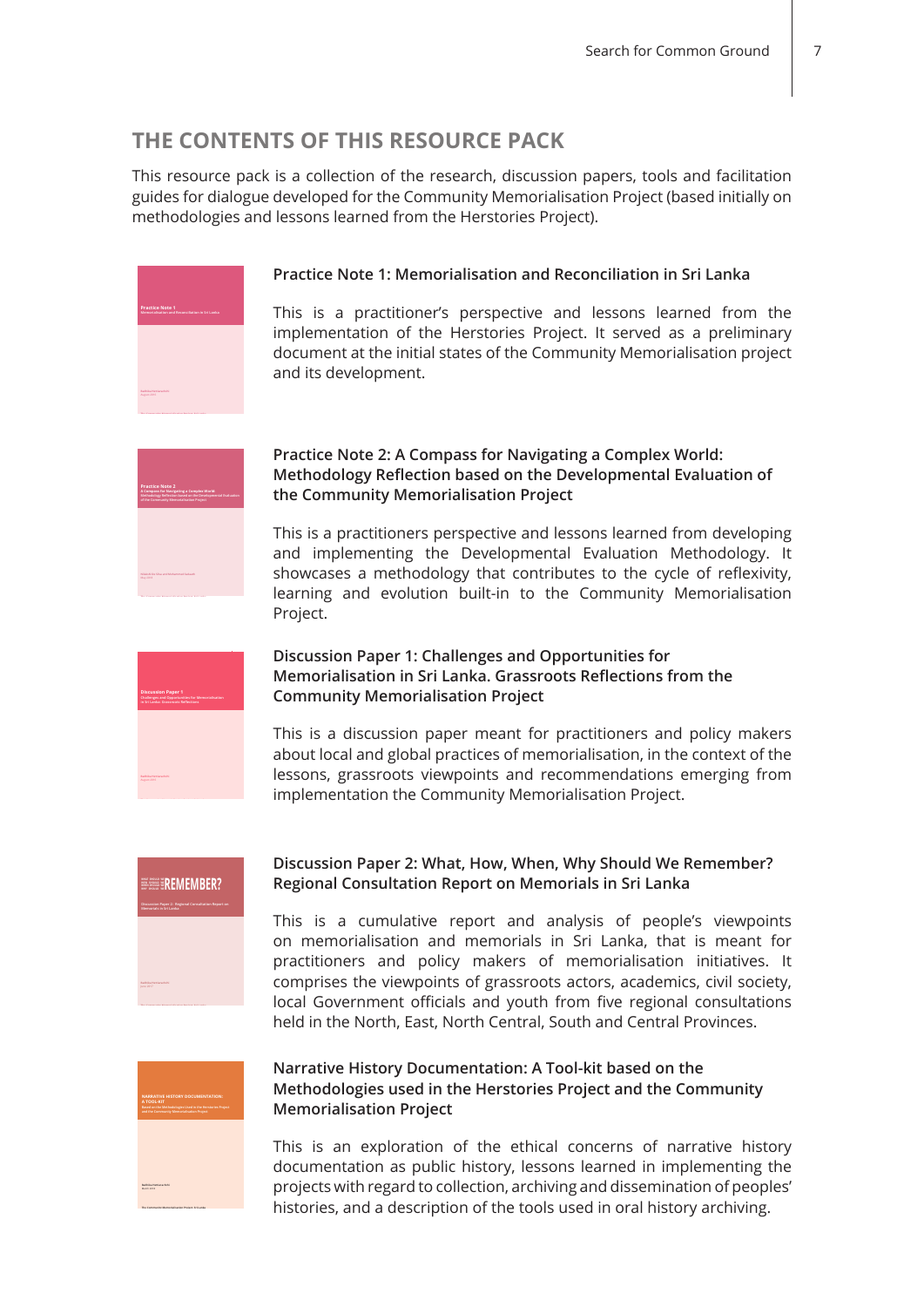

#### **Going Beyond the Archive: Facilitated Dialogue Using Public History Collections**

This is an introduction, rationale, objectives and lessons learned from the three-step dialogue process that uses memorialisation and people's histories to strengthen community resilience and capacity of peacebuilding. It is accompanied by the three facilitation guides developed for the dialogues held at village, inter-divisional and district levels.



**The Community Memorialisation Project, Sri Lanka**

**a. Building a Value-Based Society: Contributing to Non-recurrence of Violent Conflict : Facilitation Guide for Dialogue at Village Level** 



**b. Understanding and Rising Above Conflict: Facilitation Guide for Dialogues at Inter-Divisional Level**



**c. Walking in Another's Shoes: A Facilitation Guide for Exchange, Empathy and Dialogue at District Level**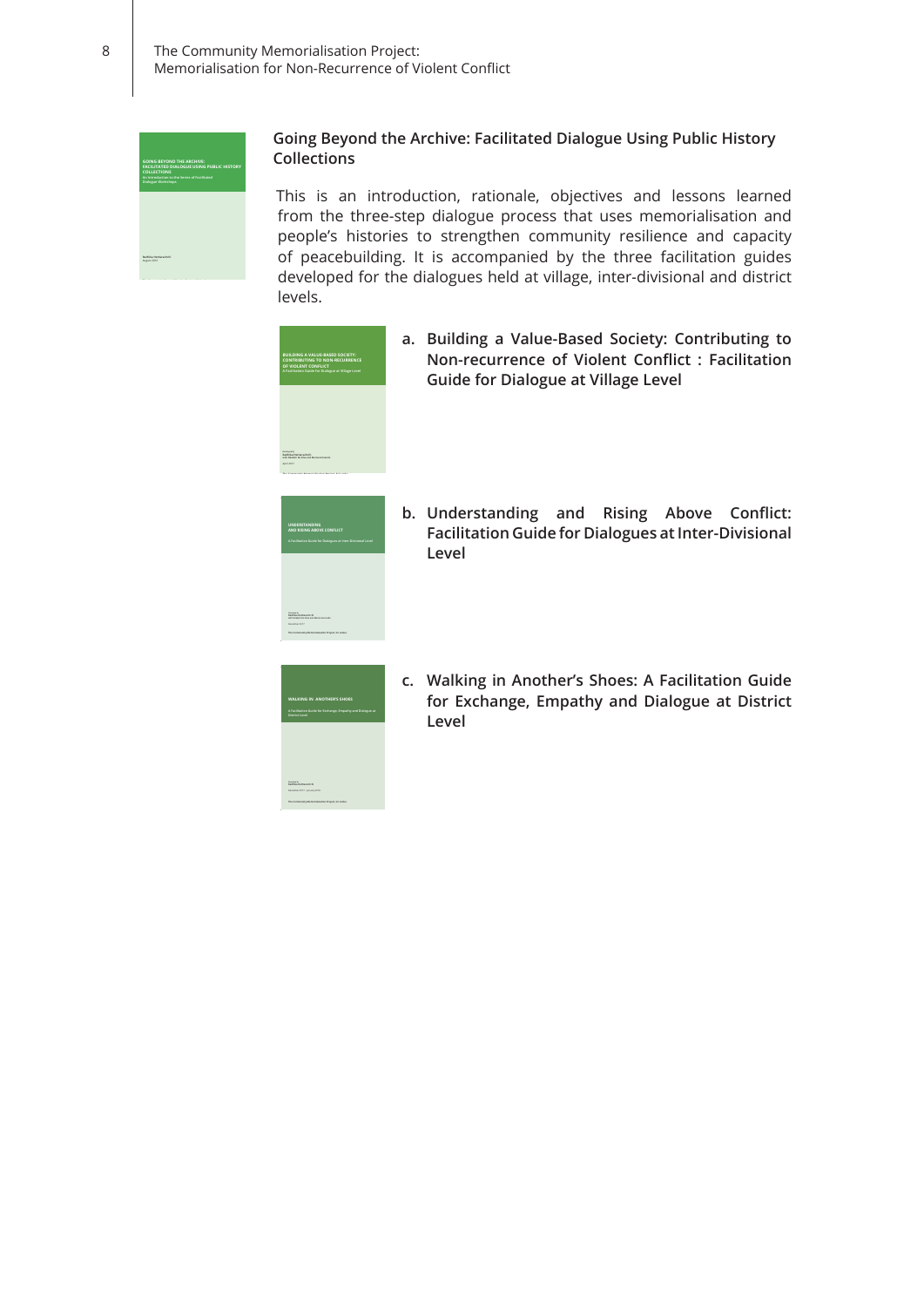### **BIBLIOGRAPHY**

Barsalou, J. and Baxter, V., 'The urge to remember: the role of memorials in social reconstruction and transitional justice'. *In Stabilization and Reconstruction Series No.5*., January 2007.

De Mel, N. The Promise of the LLRC: Women's testimony and justice in post- war Sri Lanka. In *ICES Research paper series 04.* Colombo, 2013.

Kelly, G and Hamber, B. 'Coherent, contested or confused? Views on reconciliation in Northern Ireland'. Paper presented at *Reconciliation: Rhetoric or Relevance? A roundtable discussion on concepts and practices of reconciliation,* Belfast: 9 June 2004

Liu, J.H. and Laszlo J., 'A narrative theory of history and identity: Social identity, Social representations, society and the individual'. In *G. Moloney and I. Walker (Eds.) Social representations and identity: content, process and power,* p. 85-107. London: Palgrave Macmillian, 2007.

Rothberg, *M. Multidirectional Memory: Remembering the Holocaust in the Age of Decolonization.* Stanford University Press, 2009.